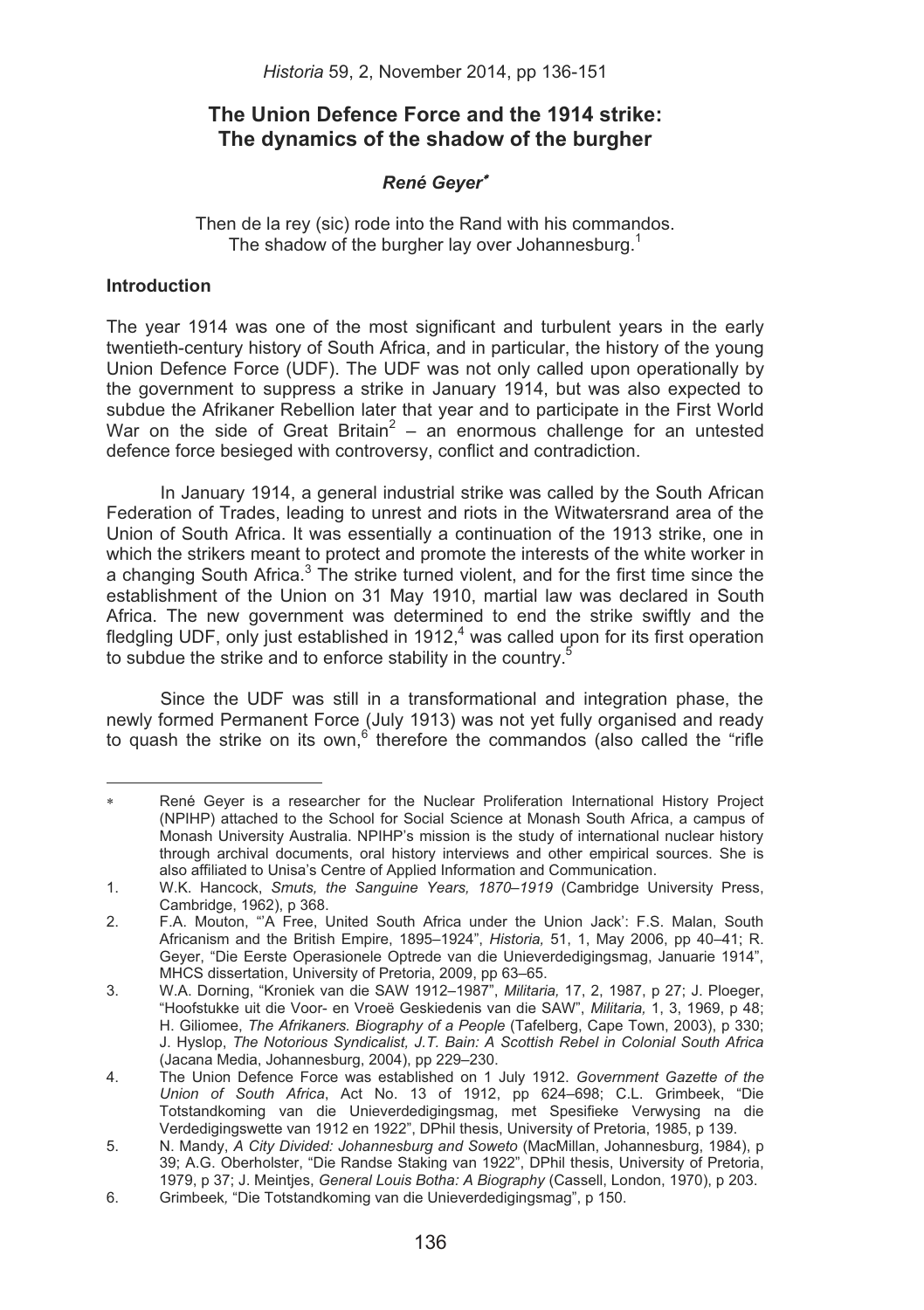associations")<sup>'</sup> of the Citizen Force Class B Reserve – mainly drawn from the rural areas – were commandeered for service.<sup>8</sup> This shortcoming was largely due to the fact that it was a complicated and time consuming task to forge the diverse military traditions of "Boer and Brit" together in one modernised military organisation in the new Union of South Africa.<sup>9</sup> Since the commandos of the Citizen Force Class B Reserve was basically an extension of the commandos of the former Boer republics, the predominantly Afrikaner government opted to rely on the support and participation of many of the ordinary men who had fought in commandos in<br>the Anglo-Boer War, to crush the strike.<sup>10</sup> Hancock described the impact of this decision as follows: "Then de la rey (sic) rode into the Rand with his commando's. The shadow of the burgher lay over Johannesburg".<sup>11</sup> The traditional commando system of the former Boer republics (and the Transvaal and Orange River colonies when they achieved self-government in 1907 and 1908 respectively<sup>12</sup>) were therefore briefly revived during the 1914 strike, albeit in a new and multifaceted South African milieu.

The fact that the Citizen Force commandos were able to deploy rapidly and effectively amidst the transformation of the UDF and then crush the unrest should not be hastily dismissed. This success contributed to the discontent and the rising post-unification nationalism of the time, which also backed the Afrikaner Rebellion that arose that same year. A number of the "burghers" who served during the strike of January 1914 felt disillusioned and were encouraged to rebel against the government's decision to invade German South West Africa on behalf of the

<sup>—</sup> 7. Although the members of the Rifle Associations were officially called the Citizen Force Reserve, Class B, they were referred to in the general parlance as the "commandos". In this study they are referred to as commandos. See *Government Gazette of the Union of South Africa*, Act No. 13 of 1912, Article 79, pp 630–632; G. Tylden, *The Armed Forces of South Africa* (F. Connock/ Africana, Johannesburg, 1954), p 217; and C.J. Jacobs, "Die Geskiedenis van Ons Kommandomag", *Paratus,* 24, 10, October 1973, p 9.

<sup>8.</sup> Oberholster, "Die Randse Staking van 1922", p 37; Meintjes, *General Louis Botha*, p 203; C.J. Jacobs, "Die Rol van die Unieverdedigingsmag in die Onderdrukking van die Nywerheidsonluste van Januarie 1914 met Spesifieke Verwysingna die Gebeure in Johannesburg", BA Honours, Military Academy Saldanha, 1988, p 6; Ploeger, "Hoofstukkeuit die Voor- en Vroeë Geskiedenis van die SAW", pp 48, 68; J. Pietersen, "Stakings aan die Witwatersrand, 1913–1914", MA dissertation, University of Pretoria, 1970, pp 91–96; National Archives of South Africa (hereafter NASA): Commissioner of South African Police (hereafter SAP) 10, 6/183/14/4, Correspondence about extraordinary government gazette proclamations signed by Governor-General Gladstone, 9 January 1914; NASA: Prime Minister (hereafter PM), 1/1/332; PM 200/1/1914 vol. 1, W.L. Bagots – General Botha, 19 January 1914; Anon, "Martial Law Declared at Midnight", *The Transvaal Leader*, 14 January 1914; Anon, "The Crisis: General Strike Declared – Martial Law in Force", *Rand Daily Mail*, 14 January 1914.

<sup>9.</sup> E.M. Meyers, "Voorgeskiedenis tot die Stigting van die Unieverdedigingsmag", *Militaria,* 12, 2, 1982, pp 2–3; J. Ploeger, "Op Brandwag: Drie Eeue Militêre Geskiedenis van Suid-Afrika", *Militaria,* 1, 4, 1969, p 4; Tylden, *The Armed Forces of South Africa*, p 216; K. Anderson and B.G. Simpkins (eds), *Rand Light Infantry* (Timmins, Cape Town, 1965), p 1; Grimbeek, "Die Totstandkoming van die Unieverdedigingsmag", pp 5, 66; I. van der Waag, "The South African Military and Post-conflict Integration in the Twentieth Century" in P. Dennis and J. Grey (eds),*Victory or Defeat? Armies in the Aftermath of Conflict* (Big Sky Publishing, Newport, 2010), pp 199–201.

<sup>10.</sup> Giliomee, *The Afrikaners,* p 330; I. van der Waag, "Rural Struggles\* and the Politics of a Colonial Command: The Southern Mounted Rifles of the Transvaal Volunteers, 1905– 1912", in S.M. Miller (ed.), *Soldiers and Settlers in Africa, 1850–1918* (Brill, Leiden, 2009), pp 266–270.

<sup>11.</sup> Hancock, *Smuts, the Sanguine Years, 1870*–*1919*, p 368. "De la Rey" refers to the legendary General J. H. (Koos) de la Rey of Anglo-Boer War fame.

<sup>12.</sup> Van der Waag, "Rural Struggles and the Politics of a Colonial Command", pp 266–270.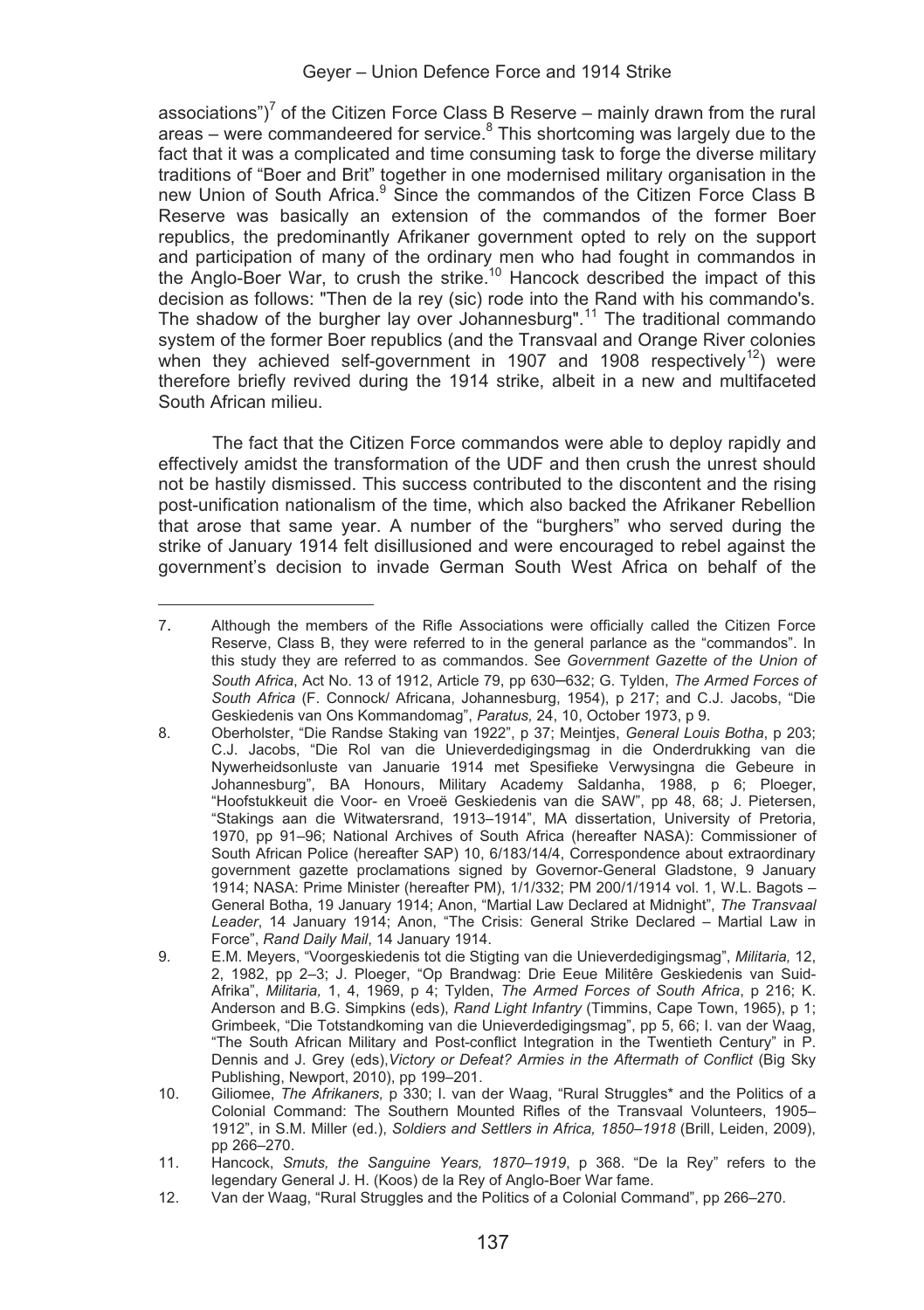British government later that year.<sup>13</sup>

The purpose of this article is to offer fresh perspectives on the burgher commandos during the 1914 strike by making use of under-utilised primary sources at the Department of Defence Documentation Centre. The article emphasises important social military historiographical aspects of South Africa's history that have been neglected in the past. The use of burgher commandos during the 1914 strike has essentially been ignored, neglected or incorrectly reflected upon by most researchers. Moreover, no attention has been given to the reasons why the ordinary citizens served in the commandos during the strike a mere eight months prior to the Afrikaner Rebellion.<sup>14</sup> For example, the 1914 strike received only cursory mention in the publication by Seegers, *The Military in the Making of Modern South Africa* (1996) and the author claims incorrectly that the Citizen Reserve Commandos were not mobilised in January 1914 to crush the strike.<sup>15</sup> Regrettably, the primary sources were not consulted.

The inherent characteristics of Boer-Afrikaner men on commando have received much attention from Sandra Swart. In her master's dissertation, she focuses on masculinity, republicanism and the social forces that shaped the 1914 Rebellion in the context of the traditional Boer commando system.<sup>16</sup> She also coauthored a book with Albert Grundlingh about the Rebellion, *Radelose Rebellie? Dinamika van die 1914*–*1915 Afrikanerebellie*, 17 in 2009. While these studies were very valuable for this article, Swart incorrectly claims that the commando system and its familiar Boer leadership networks were "re-activated" in the 1913 strike.<sup>18</sup> However, in 1913 the Union government in fact relied on the services of the imperial forces; the South African Police, special police constables; and the South African Mounted Rifles (SAMR)19 or Zuid-Afrikaanse Bereden Schutters (ZABS).

 $13$ Mouton, "'A Free, United South Africa under the Union Jack'", pp 40–41; A. Grundlingh and S. Swart, *Radelose Rebellie? Dinamika van die 1914–1915 Afrikanerrebellie* (Protea Boekhuis, Pretoria, 2009), pp 21–32; Geyer, "Die Eerste Operasionele Optrede van die Unieverdedigingsmag", pp 69–71.

<sup>14.</sup> See for example, the articles of S. Swart, "'A Boer and his Gun and his Wife are Three Things always Together': Republican Masculinity and the 1914 Rebellion", *Journal of Southern African Studies,* 24, 4, December 1998, pp 737–751; and "'Men of Influence': The Ontology of Leadership in the 1914 Boer Rebellion", *Journal of Historical Sociology,* 17, 1, March 2004, pp 1–30; A. Seegers, *The Military in the Making of Modern South Africa*  (Tauris Publishers, London, 1996), p 26; B. Nasson, "A Great Divide: Popular Responses to the Great War in South Africa", *War and Society,* 12, 1, May 1994, p 53; I.L. Walker\*\* and B. Weinbren, *2000 Casualties: A History of the Trade Unions and the Labour Movement in the Union of South Africa* (SA Trade Union Council, Johannesburg,1961).

<sup>15.</sup> Seegers, *The Military in the Making of Modern South Africa*, p 26.

<sup>16.</sup> S. Swart, "The Rebels of 1914: Masculinity, Republicanism and the Social Forces that Shaped the Boer Rebellion", MA dissertation, University of Natal, 1997. See for example, Swart, "A Boer and his Gun and his Wife", pp 737–751; S. Swart, "'You were Men in Wartime': The Manipulation of Gender Identity in War and Peace", *Scientia Militaria,* 28, 2, December 1998; S. Swart, "'Desperate Men': The 1914 Rebellion and the Politics of Poverty", *South African Historical Journal,* 42, May 2000, pp 161–175; and Swart, "The Ontology of Leadership in the 1914 Boer Rebellion", pp 1–30.

<sup>17.</sup> Grundlingh and Swart, *Radelose Rebellie?*.

<sup>18.</sup> Swart, "A Boer and his Gun and his Wife", p 740; Swart, "The Ontology of Leadership in the 1914 Boer Rebellion", p 13; Grundlingh and Swart, *Radelose Rebellie?* p 74.

<sup>19.</sup> The SAMR are incorrectly referred to as part of the Active Citizen Force in some publications. For example, in Pietersen, "Stakings aan die Witwatersrand, 1913–1914", pp 39, 48. See NASA: PM 225, file 148/20/1913, Confidential report from the governorgeneral, H.J. Gladstone to Colonial Office, London, 30 July 1913. The SAMR was part of the Permanent Force of the UDF and had a police function. See Ploeger, "Hoofstukke uit die Voor- en Vroeëgeskiedenis van die SAW", p 35.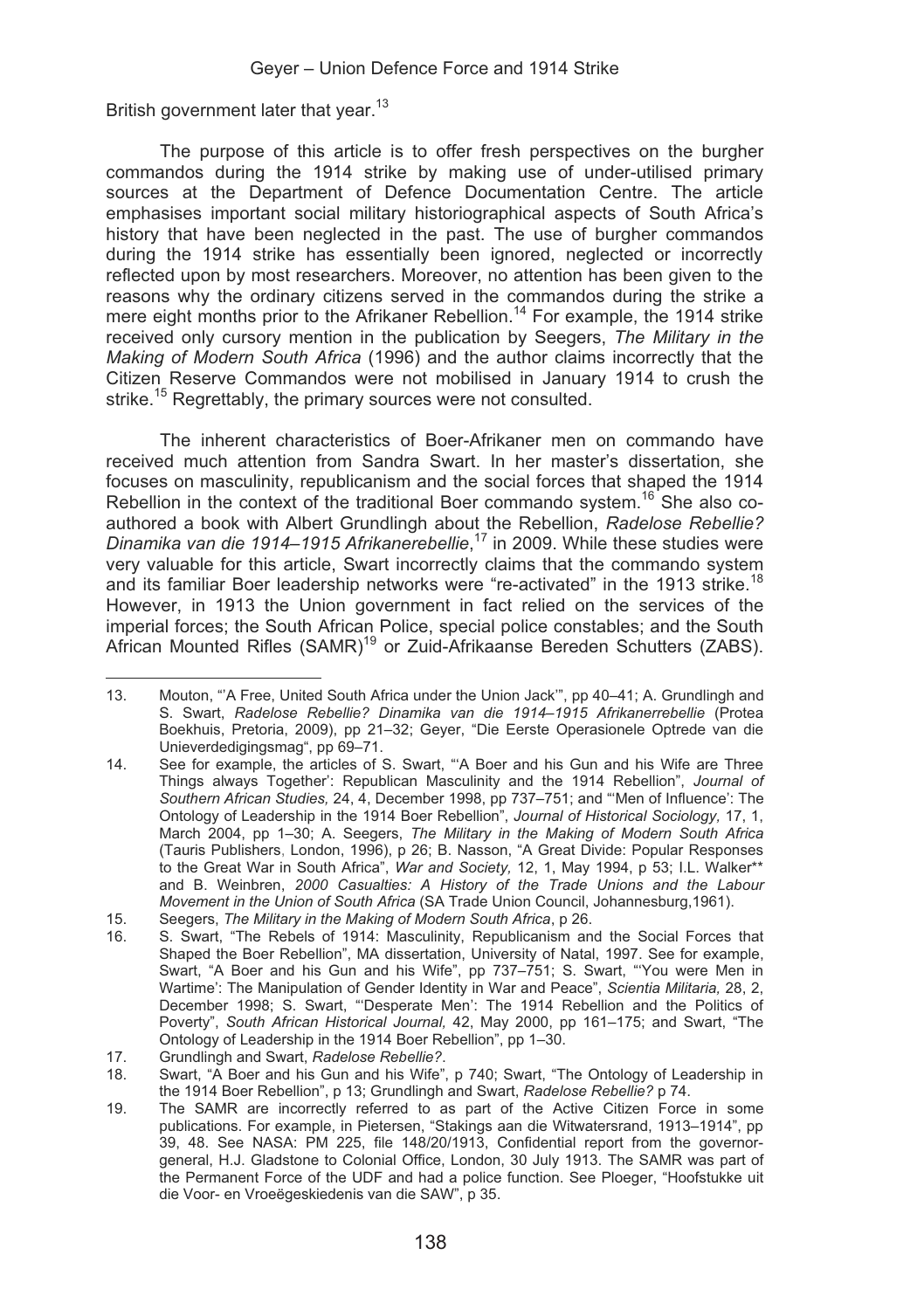The Citizen Force Class B Reserve (rifle associations or commandos) were not used to suppress the industrial action of 1913.<sup>20</sup> The commandos or rifle associations of the UDF would only be deployed when the 1914 strike arose, $21$  and thus provide an opportunity for the "traditional Boer leadership to rebuild their suppressed political networks".<sup>22</sup>

This article illuminates the *zeitgeist* and character of Afrikaner society of the day by focusing specifically on the social dynamics and the experience of the "burghers" on commando that participated in the crushing of the 1914 strike. Topics such as the legal obligation to render military service; ideological differences; Afrikaner identity and nationalism; republican nostalgia; masculinity and commando service; leadership and white poverty, illuminate these experiences and perceptions in a changing society.<sup>23</sup>

#### **Legal powers: Defence Act of 1912**

One of the underlying aspects that influenced so many of the Afrikaans-speaking burghers to adhere to the call up instructions in January 1914 was the legal compulsion to render military service when so ordered by the governor-general of the Union of South Africa. This obligation did not leave them any choice according to the regulations of the new Defence Act.<sup>24</sup> The Act provided that every citizen – which in time meant every white male  $25$  – had to render military service when

 $20<sup>1</sup>$ British Blue Book, Cd. 6942, Further correspondence relating to the recent disorders on the Witwatersrand and the employment of regular troops, Governor General – Secretary of State, Pretoria, 3 July 1913, pp 7–8 and 21–25; British Blue Book, Cd. 7112, Report of the Witwatersrand Disturbances Commission, Commissioner South African Police – Secretary for Justice, Pretoria, 27 June 1913; Secretary for Justice – Commissioner of Police, Pretoria, 27 June 1913, pp 20–21; Department of Defence's Documentation Centre (hereafter DOD DOC C): South African Citizen Force (hereafter SA Cit. Force), Box 59, File 765, Report of the Witwatersrand Disturbances Commission, Minutes of evidence, 17 September 1913, p 60; J. Krikler, *The Rand Revolt. The 1922 Insurrection and Racial Killing in South Africa* (Jonathan Ball, Johannesburg, 2005), p 37; Ploeger, "Hoofstukke uit die Voor en Vroeë Geskiedenis van die SAW", pp 53–62; Hyslop, *The Notorious Syndicalist*, p 215; Grimbeek, "Die Totstandkoming van die Unieverdedigingsmag", p 175; W.P. Visser, "The South African Labour Movement's Responses to the Declarations of Martial Law, 1913–1922", Paper presented at the "War and Society in Africa" conference, South African Military Academy, Saldanha Bay, 12–14 September 2001, p 5.

<sup>21.</sup> Geyer, "Die Eerste Operasionele Optrede van die Unieverdedigingsmag", pp 63–65; Ploeger, "Hoofstukke uit die Voor- en Vroeëgeskiedenis van die SAW", pp 66–73; DOD DOC C: SA Cit. Force, Box 97, File 7164A, Proclamation No. 10 of 1914, signed by Governor General Gladstone, 9 January 1914; and Proclamation No. 11 of 1914, signed by Governor General Gladstone, 10 January 1914.

<sup>22.</sup> Grundlingh and Swart, *Radelose Rebellie?* pp 74–75; Van der Waag, "Rural Struggles and the Politics of a Colonial Command", pp 262**–**265.

<sup>23.</sup> Giliomee, *The Afrikaners,* p 330; K. Fedorowich, "'Sleeping with the Lion?': The Loyal Afrikaner and the South African Rebellion of 1914–1915", *South African Historical Journal*, 49, November 2003, pp 90–94; Swart, "The 1914 Rebellion and the Politics of Poverty", pp 161–162 and 167; Grundlingh and Swart, *Radelose Rebellie?* pp 23–41; Geyer, "Die Eerste Operasionele Optrede van die Unieverdedigingsmag", pp 69–75.

<sup>24.</sup> *Government Gazette of the Union of South Africa*, Act No. 13 of 1912, Article 79, pp 662, 664–665,

<sup>25.</sup> *Government Gazette of the Union of South Africa*, Act No. 13 of 1912, Article 7, p 626. Persons not of European descent were excluded from compulsory military training and service in a combatant capacity. However, they were allowed to serve voluntarily in a noncombatant capacity. In accordance with the spirit of the time, women were totally ignored in the Defence Act.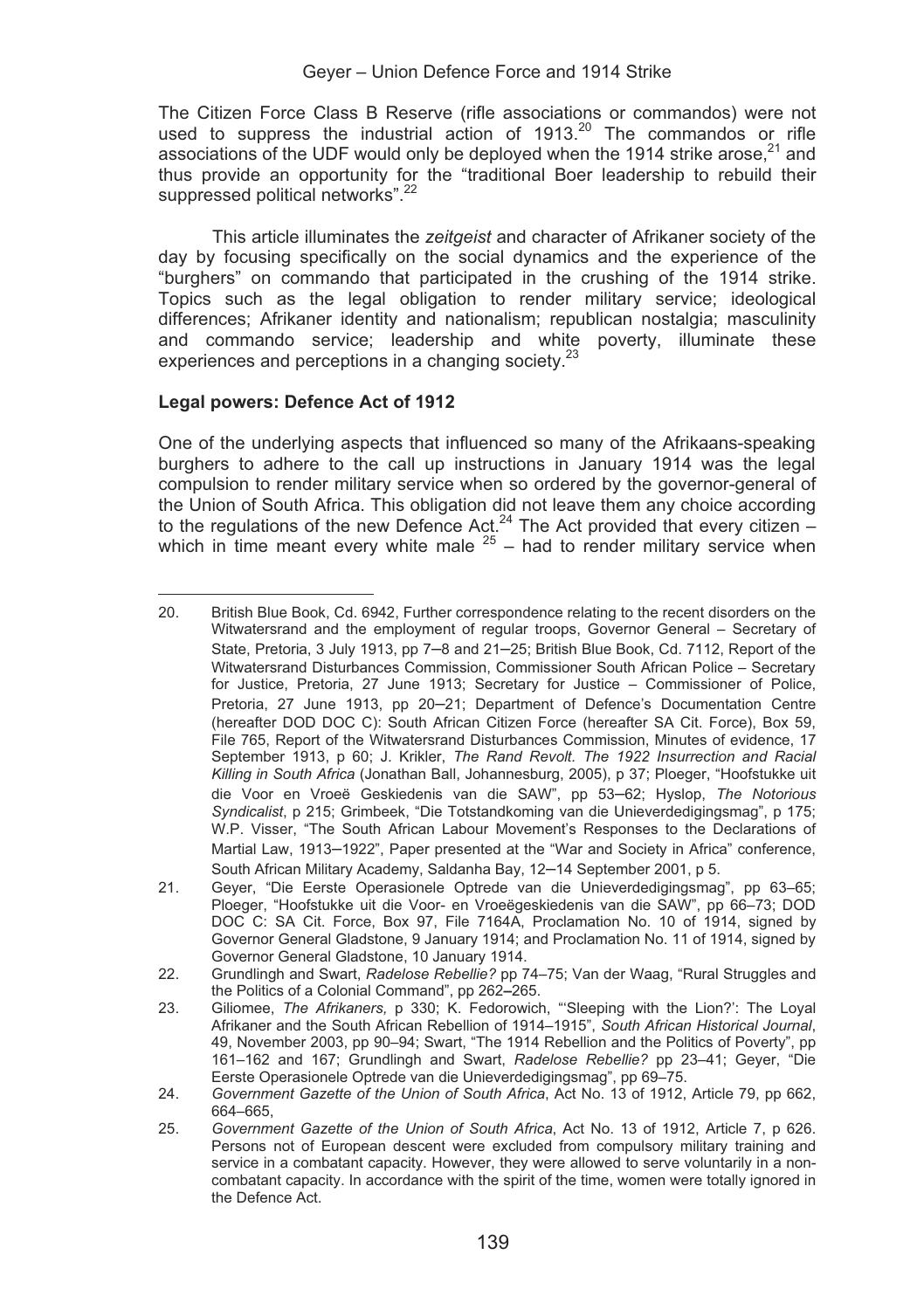called upon by the government.<sup>26</sup> Desertion was an offence according to the new law and anyone found guilty was liable to punishment.<sup>27</sup>

However, legal compulsion in a new state characterised by controversy, discord and division, only goes so far. As is often the case, when ordinary men who did not undergo formal military training are called upon for active service, the discipline of some of the commando members during the strike of 1914 was not always satisfactory. Indiscipline was a recurring problem throughout the history of the commandos in South Africa.<sup>28</sup> During the period of the 1914 strike, a number of burghers did not adhere to the call to mobilise.<sup>29</sup> After the strike, the district officers of the various military districts had to record the total number of members who failed to join their commandos and the various reasons for neglecting their duty. According to these records, a number of burghers in the various military districts refused to serve. The highest proportion of these dissidents was resident in the Witwatersrand area and the second highest in the Northern Free State.<sup>30</sup> These incidents are at odds with the belief that all the Boer-Afrikaners "longed for the old way of life $^{31}$  as embodied in commando service. On the other hand, some of them saw the new Defence Force and its modernising institutions as a foreign system that threatened the identity of the Afrikaner and were therefore not keen to serve<sup>32</sup> while others possibly positioned themselves with the striking workers.

 J.C. Smuts, as minister of defence, originally decided that the disciplinary code of the Defence Act had to be strictly enforced upon anyone who failed to comply with the proclamation calling upon the forces to mobilise. He ordered that all cases of absenteeism had to be investigated and every burgher who refused to serve had to be prosecuted.<sup>33</sup> It is interesting that Major J.J. Collyer,<sup>34</sup> an Englishspeaking staff officer in the UDF, requested the commandant general to enforce this "with caution",<sup>35</sup> and only to prosecute those burghers who were already enrolled in the rifle associations (commandos). The concept of rifle associations was still a delicate situation, one that still required much nurturing because of the resistance that there was to the weakening of the traditional Boer commando system in the new UDF. The strict enforcement of the military disciplinary code was therefore not well-received at that stage. It was subsequently decided to prosecute only those burghers who had refused to serve or took longer than seven days to mobilise. Punishment for the deserters varied from fines to imprisonment of not more than one month, depending on the seriousness of the case. Most of

<sup>26.</sup> 26. *Government Gazette of the Union of South Africa*, Act No. 13 of 1912, pp 624, 626, 664.

<sup>27.</sup> *Government Gazette of the Union of South Africa*, Act No. 13 of 1912, pp 674–683.

<sup>28.</sup> G. Tylden, "The Development of the Commando System in South Africa 1715 to 1922", *Africana Notes and News,* 13, 8, December 1959, p 307; I. van der Waag, "Boer Generalship and the Politics of Command", *War in History,* 12, 1, 2005, pp 29**–**30.

<sup>29.</sup> DOD DOC C: SA Cit. Force, Box 59, File 765, Letter Major C.R. Burgess – District staff officer, No. 9 Military District, 12 February 1914.

<sup>30.</sup> DOD DOC C: SA Cit. Force, Box 59, File 765/12/11, Reports from district staff officers, Prosecution of citizens who failed to comply with proclamation calling out forces, 12 February 1914.

<sup>31.</sup> Fedorowich, "The Loyal Afrikaner and the South African Rebellion of 1914–15", pp 71–72.<br>32. Swart "A Boer and his Gun and his Wife", pp 737: Van der Waag "Boer Generalship and

Swart, "A Boer and his Gun and his Wife", pp 737; Van der Waag, "Boer Generalship and the Politics of Command", pp 37**–**38.

<sup>33.</sup> DOD DOC C: SA Cit. Force, Box 63, File 1399, Letters Commandant J.M. Els and Commandant D.H. van Coller – Commandant General C.F. Beyers, 30 January 2014.

<sup>34.</sup> Later major-general in the UDF and military secretary to General Smuts. See I. Uys, *South African Military Who's Who, 1452*–*1992* (Fortress, Germiston, 1992)*,* p 48.

<sup>35.</sup> DOD DOC C: SA Cit. Force, Box 59, File 765/12/11, Letter Major J.J. Collyer – Commandant General C.F. Beyers, 21 February 1914.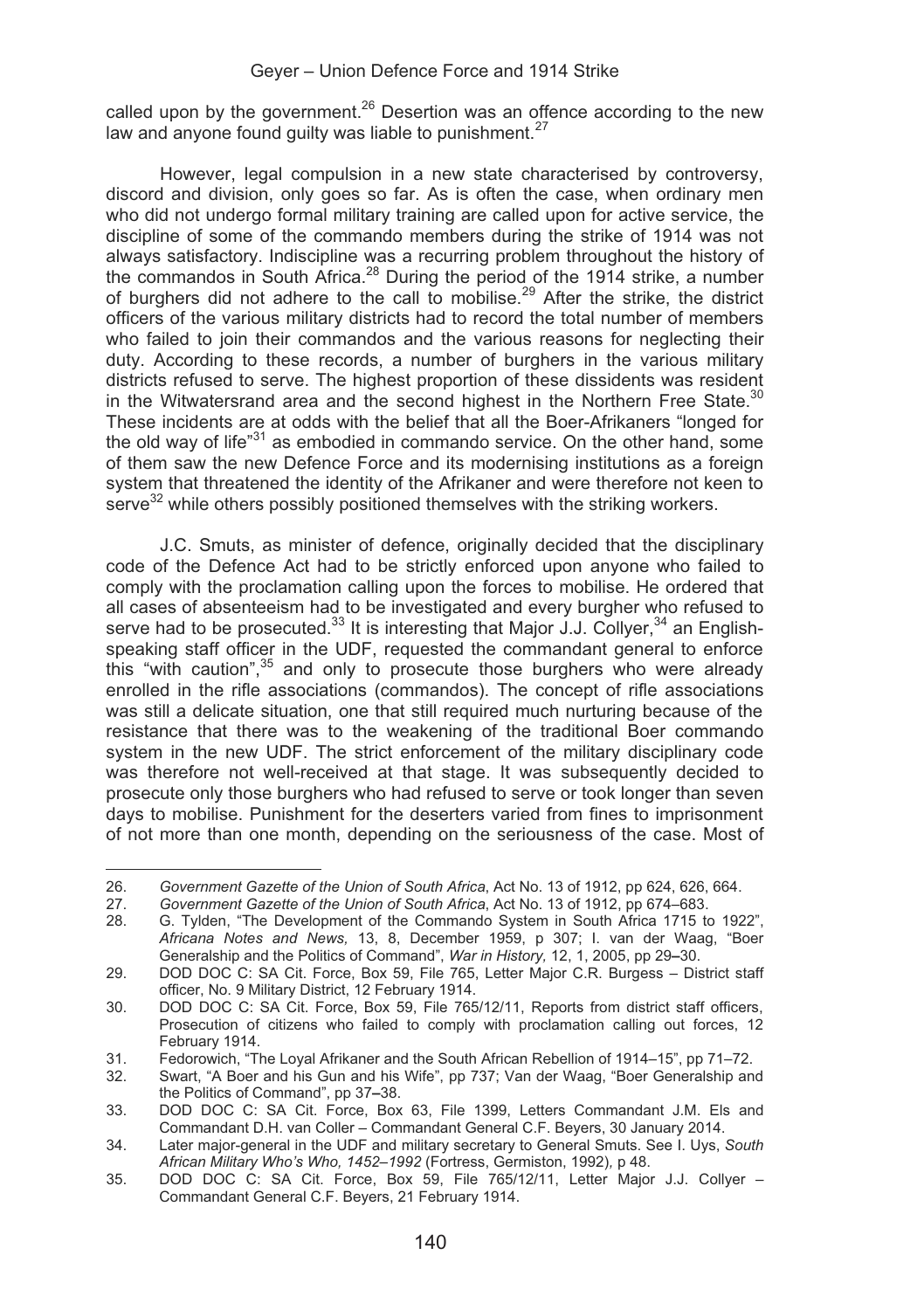#### Geyer – Union Defence Force and 1914 Strike

the alleged deserters only received a warning because they did not fully understand the requirements in terms of the new Defence Act, and/or their responsibility to serve in a military capacity when called upon by the government. $36$ 

 Traditional military customs were important for mobilising the republican nostalgia and the gender identity of the Afrikaner. $37$  Some of the burghers failed to join their commandos during the industrial crisis of 1914 because they did not own a horse.<sup>38</sup> This was an unthinkable scenario for the Afrikaner because the concept of a "Boer en sy perd" (Boer and his horse) on commando symbolised not only a particular way of life but also his identity as a man and a warrior. The regulations of the Defence Act of 1912 actually stipulated that every member of the Active Citizen Force (ACF) who had to perform mounted duties in the field, was required to bring with him a serviceable riding horse.<sup>39</sup> The burgher had to register a horse that was *bona fide* his own property.40 During the 1914 strike, the UDF bought, hired and commandeered riding horses for those burghers who did not own or could not afford to buy a horse. Riding horses were still the most reliable and familiar way of transportation for the commandos in January 1914 and thus strengthened Boer masculinity and tradition.<sup>41</sup>

 The mobilisation instructions during the 1914 strike also stipulated that every member of the Citizen Force Reserve commandos had to bring his own rifle, if he owned one, to the place of mobilisation. This was in line with the traditional way of the commandos in the history of South Africa.<sup>42</sup> However, the Union Defence Force and the burghers experienced a critical shortage of weapons at the time of the 1914 strike and the British Imperial Forces in South Africa had to loan the Union government additional weapons and ammunition. $43$  The shortfall was a long-term result of the Anglo-Boer War during which the British Forces confiscated the Boer weapons and later destroyed them.44 This is an important dynamic; for the Boer being disarmed in the Anglo-Boer War emasculated him because his

<sup>36.</sup> DOD DOC C: SA Cit. Force, Box 59, File 765/12/11, Reports from district staff officers, Prosecution of citizens who failed to comply with proclamation calling out forces, 12 February 1914; DOD DOC C: SA Cit. Force, Box 63, File 1399, Letters Commandant J.M. Els and Commandant D.H. van Coller – Commandant General C.F. Beyers, 30 January 2014.

<sup>37.</sup> Grundlingh and Swart, *Radelose Rebellie?* p 49.

DOD DOC C: SA Cit. Force, Box 59, File 765/12/11, Reports from district staff officers, prosecution of citizens who failed to comply with proclamation calling out forces, 12 February 1914.

<sup>39.</sup> *Government Gazette of the Union of South Africa*, Act No. 13 of 1912, Article 65, pp 658– 659; DOD DOC C, Secretary for Defence (hereafter DC) 2, Box 1436, Correspondence on the commandos' accounts during the strike, 1914.

<sup>40.</sup> *Government Gazette of the Union of South Africa*, Act No. 13 of 1912, Article 66, pp 658– 659; DOD DOC C, DC2, Box 174, File 7454, Notes on strike accounts, 1914.

<sup>41.</sup> DOD DOC C, DC2, Box 174, File 7451, Transport accounts for the industrial crisis, January 1914; DOD DOC C, DC2, Box 1436, Strike accounts No. 6 district, Standerton, January 1914; DOD DOC C: SA Cit. Force, Box 88, File 29/227, Report on horses commandeered during strike, January 1914.

<sup>42.</sup> Tylden, "The Development of the Commando System in South Africa"*,* p 307; F. Pretorius, *Kommandolewe tydens die Anglo-Boereoorlog 1899*–*1902* (Human & Rousseau, Cape Town, 1991), p 28; DOD DOC C, DC2, Box 39, File 765/10/10, Communication Major C.R. Burgess – District staff officer, Kroonstad, 9 January 1914.

<sup>43.</sup> DOD DOC C, DC2, Box 147, File DC5256, Correspondence on ordnance on loan to UDF by Imperial authorities, 1913 and January 1914; NASA: SAP 9, 6/183/14/3, Instructions issued on protection of coal mines, Witbank area, 3 January 1914.

<sup>44.</sup> DOD DOC C, SA Cit Force, Box 59, File 722, Minute, Under Secretary for the Interior, 30 July 1910, and minute Under Secretary for Defence, 25 July 1913.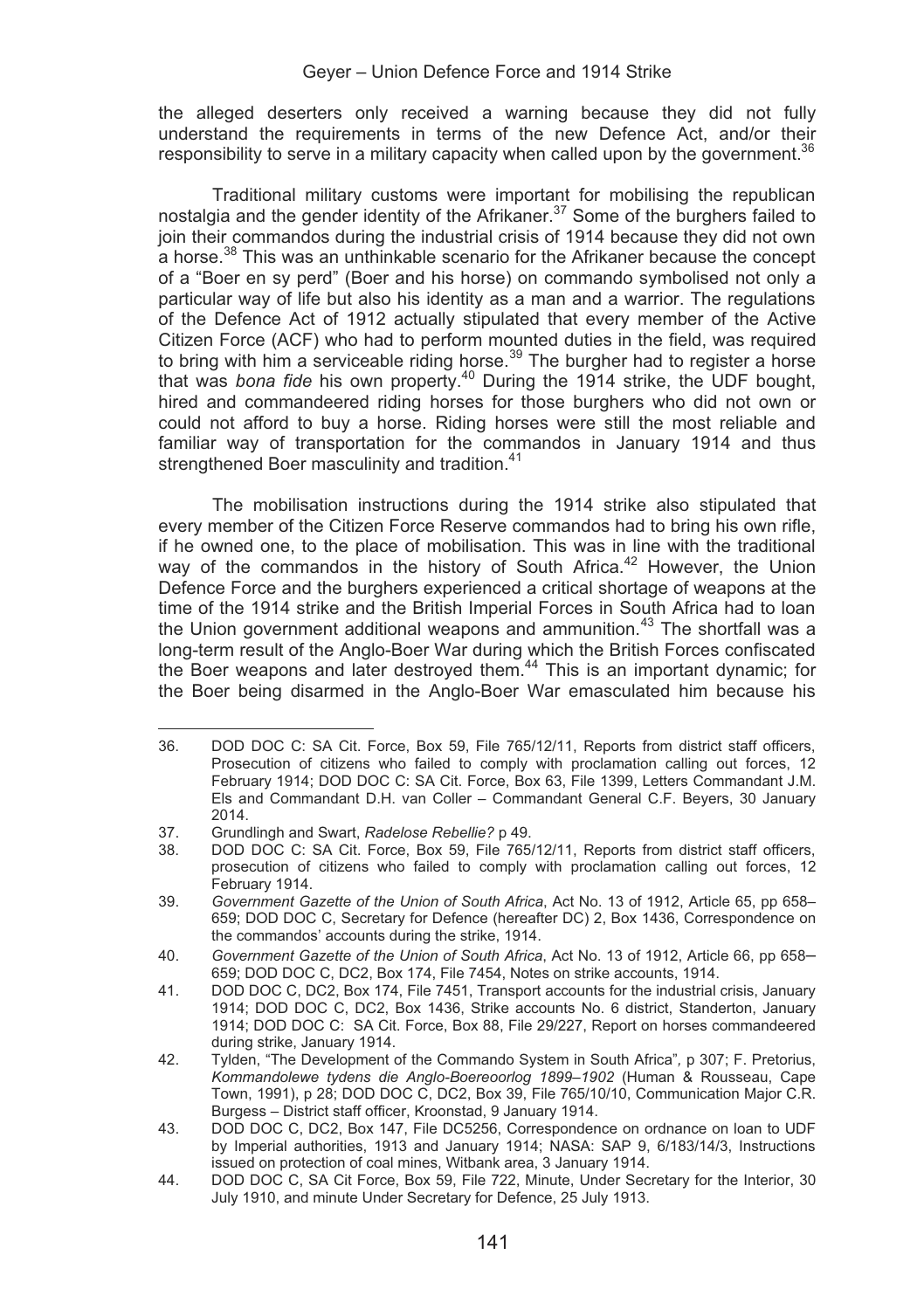male identity was weakened. However, when called up for service in January 1914, the Afrikaner was again armed and felt empowered. This sense of empowerment represented by the Boer and his gun is significant; it created the sense of having his power restored; he could use this power to return to his old traditional lifestyle. A number of the Afrikaner burghers seized this myth of power and carried it forward in rebellion against the government a few months later.<sup>2</sup>

## **Ideological differences, Afrikaner identity and nationalism**

Generals Louis Botha and Smuts both desired to unite the Afrikaans and Englishspeaking citizens in a modern South Africa that formed an integral part of the British Empire.<sup>46</sup> There were those in the Afrikaner community who identified with the political philosophy of Botha's South African Party, but there were also those who visualised republican nationalism and supported the National Party of J.B.M. Hertzog. The jingoists felt progressively estranged from the new government structures and modernising environment, while their fellow Afrikaners adjusted to it. It was within this increasingly divided Afrikaner society that the industrial strike of 1914 unfolded and burghers on both sides of the political divide participated in the suppression of the strike, albeit for different reasons. $47$ 

 The Afrikaner's pursuit of a national identity post-1910 therefore contributed to the participation of the burgher on commando during the 1914 strike. For the Afrikaner, commandos symbolised nationalism and an own identity.<sup>48</sup> Serving in the commando during the strike fuelled a sentiment of nationalism among some burghers and later that year this erupted into a rebellion. Apparently, some of Hertzog's supporters – those on commando service during the strike – said that "... Beyers should utilize the commandos to overthrow Botha's Government, in order to proclaim a Republic".49 A number of burghers grasped that the Botha government and its new political philosophy did not identify with their republican nationalism.50 It seems that the strike and the immediate mobilisation of the commandos already afforded the disgruntled jingoistic Afrikaners an opportunity to rebel against the government. They did not seize the opportunity, but a number of the burghers were undeniably inspired by their commando experience to join the rebellion a few months later.

The district officers recorded quite a few incidents where members of the Orange Free State commandos, mainly in the Vredefort and Heilbron area, refused to serve in the Transvaal. $51$  This area was a melting pot of rebellious and

<sup>45.</sup> 45. Grundlingh and Swart, *Radelose Rebellie?*, pp 21–32; DOD DOC C, DC2, Box 147, File DC5256, Correspondence, ordnance on loan to UDF, 1913 and January 1914.

<sup>46.</sup> J. Lambert, "Britishness, South Africanism and the First World War", in P.A. Buchner and R.D. Francis (eds), *Rediscovering the British World* (University of Calgary Press, Calgary, 2005), pp 285–286; N.G. Garson, "South Africa and World War 1", *The Journal of Imperial and Commonwealth History,* 8, 1, October 1979, p 71; D.W. Krüger, *The Making of a Nation: A History of the Union of South Africa, 1910*–*1961* (Macmillan, London, 1969), pp 67–68.

<sup>47.</sup> Nasson, "Popular Responses to the Great War in South Africa", p 49; Krüger, *The Making of a Nation*, pp 68–70; Fedorowich, "The Loyal Afrikaner and the South African Rebellion of 1914–15", pp 71–72; Swart, "A Boer and his Gun and his Wife", p 744.

<sup>48.</sup> Lambert, "Britishness, South Africanism and the First World War", pp 285–288.

<sup>49.</sup> Meintjes, *General Louis Botha*, p 205.

<sup>50.</sup> Swart, "The Ontology of Leadership in the 1914 Boer Rebellion", pp 9–10.<br>51. DOD DOC C: SA Cit. Force. Box 59. File 765/12/11. Reports from dist

DOD DOC C: SA Cit. Force, Box 59, File 765/12/11, Reports from district staff officers, Prosecution of citizens who failed to comply with proclamation calling out forces, 12 February 1914; DOD DOC C: SA Cit. Force, Box 63, File 1399, Letters Commandant J.M.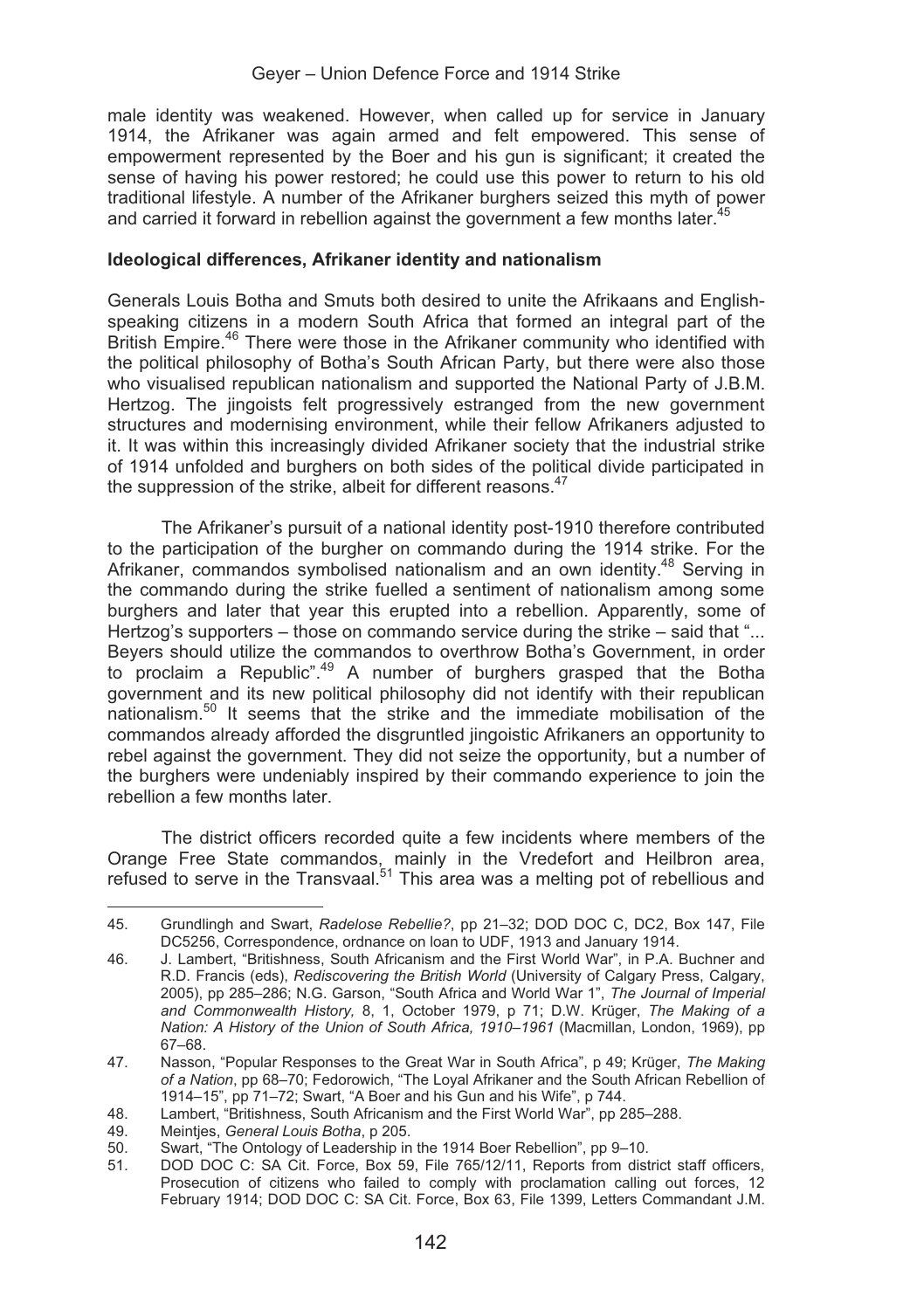#### Geyer – Union Defence Force and 1914 Strike

desperate men who felt politically and economically marginalised. Many of the Free State people, according to Grundlingh and Swart, felt little kinship for Botha, a "Transvaal leader"; they resented and fiercely opposed the Botha government and many of them were predisposed to rebel against the government. The Free State burghers evidently did not trust the new government, especially since it seemed unable to bring relief from the dire economic circumstances that were exacerbated by the post-Anglo-Boer War capitalisation and commercialisation of the agriculture sector.<sup>52</sup>

Another possible explanation for their antagonism is that many of the burghers in these areas were Anglo-Boer War bitter-enders.<sup>53</sup> and they still blamed the Transvaal for surrendering in the war.<sup>54</sup> Meintjes concludes that a large number of patriotic burghers of the Heilbron commando treated Botha's call to mobilise with suspicion and there were rumours of mutiny and/or rebellion amongst the burghers.<sup>55</sup> This incident reflected on the struggle and division within the Afrikaner community between those burghers who idealised and longed for traditional republicanism and those who could not identify with this philosophy and thus supported the governing party.

Nevertheless, not all burghers that served in the commandos during the strike of 1914 would later that year rebel against the government. A large number of men who served in the commandos in 1914 did not support the republican cause and were loyal to the Union government. It was these loyal men that the government deployed to suppress the Afrikaner rebels a few months later.<sup>56</sup> The ongoing feud between Boer and Briton also motivated some of the Afrikaners to mobilise for commando service during the strike. A number within the Afrikaner community identified strongly with Hertzog's fierce anti-British and anti-capitalist sentiment. It is possible that many of the burghers considered serving in the commandos during the strike as an opportunity to revenge themselves on the "English". Their reason, among others, was the bitter legacy of the Anglo-Boer War and the subsequent humiliating British anglicisation policies against the Afrikaner, especially with regard to language and education.57 This meant that some burghers were enthusiastic about commando service and the prospect of crushing the striking workers; for them the urban workers were tantamount to British dominance. Deneys Reitz even indicated that Commandant General Beyers, when addressing the commandos during the strike, said, "... the English townspeople have forgotten what a Boer commando looks like, and … [it is] time to refresh their memories".<sup>58</sup> The period before the First World War was therefore one of ongoing tension between Boer and Briton; nationalism and imperialism competed fiercely with one another.<sup>59</sup>

-

Els and Commandant D.H. van Coller – Commandant General C.F. Beyers, 30 January 2014.

<sup>52.</sup> Grundlingh and Swart, *Radelose Rebellie?*, pp 33–35.

<sup>53.</sup> A faction of the Boer forces who during the Anglo-Boer War did not want to negotiate peace, but preferred to fight to the bitter end.

<sup>54.</sup> Seegers, *The Military in the Making of Modern South Africa*, p 9.

<sup>55.</sup> Meintjes, *General Louis Botha*, p 204.

Nasson, "Popular Responses to the Great War in South Africa". p 51: Grimbeek. "Die Totstandkoming van die Unieverdedigingsmag", p 331; Grundlingh and Swart, *Radelose Rebellie?*, pp 20–21.

<sup>57.</sup> Fedorowich, "The Loyal Afrikaner and the South African Rebellion of 1914–15", pp 71–72; Grimbeek, "Die Totstandkoming van die Unieverdedigingsmag", p 330.

<sup>58.</sup> Meintjes, *General Louis Botha*, p 204.

<sup>59.</sup> J. Lambert, "South African British? Or Dominion South Africans? The Evolution of an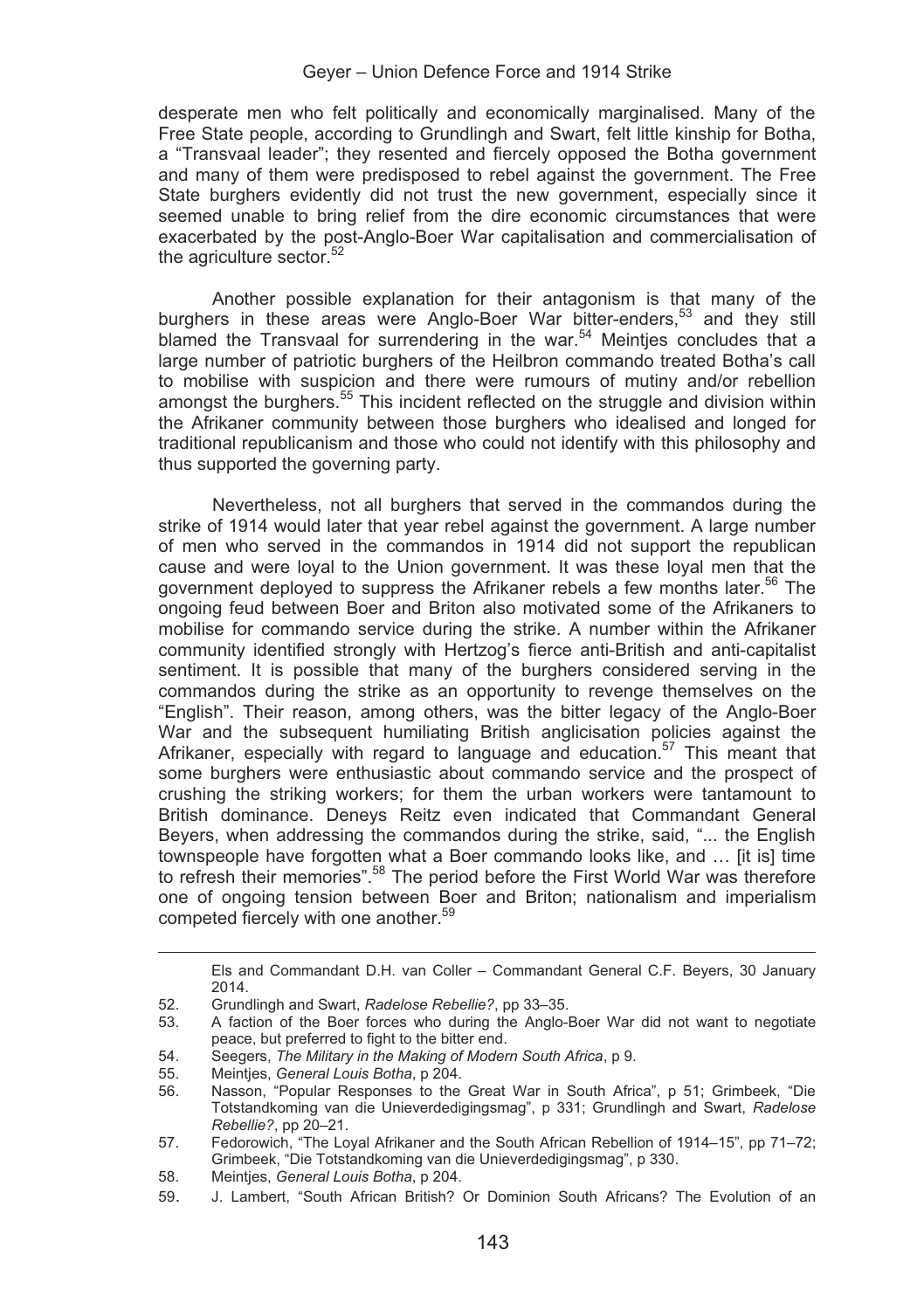It seems that the majority of Afrikaners on commando service during the 1914 strike regarded the industrial revolt as an internal problem rather than one of British origin – and was thus a problem to be resolved among themselves. Hence the willingness of many of the burghers to serve in the commandos to suppress the strike; they felt that they were serving their homeland rather than Great Britain. Both the so-called "loyal" and "disloyal" Afrikaners participated in crushing the strike. $60$  One of the political reasons for the outbreak of the Rebellion of 1914 was that a number of Afrikaners were not in favour of the use of South African forces for British service in a war that was not seen as a South African conflict, and this only twelve years after the Anglo-Boer War.<sup>61</sup>

#### **Republican nostalgia, masculinity and commando service**

As stated by Kent Fedorowich, Afrikaner dissatisfaction and resentment after unification had more to do with the "memories of the past", and the yearning to reconstruct the old order of things under a familiar republican flag.<sup>62</sup> The willingness of the Afrikaner to mobilise for commando service during the strike was therefore, among other reasons, due to a longing back to their traditional way of life. This republican nostalgia explains in part the burghers' decision to serve in the commandos and their actions during the strike of 1914. It was an attempt for some to reconstruct their past and to revive all they had lost since the Anglo-Boer War. Hence, Hancock's subtle reference to the "shadow of the burgher" as a representation of the Afrikaner that was reliving his past.<sup>63</sup> For many Afrikaners the commando system symbolised the former republican lifestyle that they longed for. It had thus developed a heroic element for the Afrikaner, especially after the bitter outcome of the Anglo-Boer War. Furthermore, it was gaining momentum in the new South Africa of the time, plagued as it was with dissent and fission.<sup>64</sup>

In this period, warfare was seen as a masculine endeavour and the fighting was conducted (with some rare exceptions) entirely by men. The culture of the military was characterised by masculine values, preoccupations and metaphors. The socialisation of boys specifically, involved tacit and explicit preparation for the "warrior" role. This was seen as essential to masculine identity.<sup>65</sup> The Afrikaner was no exception to this aspect of masculinity and had traditionally confirmed, and strengthened their masculine identity, in the republican commando system.<sup>66</sup> However, the traditional commando structures of the former Boer republics disappeared after the Anglo-Boer War only to be revived as rifle clubs in the Transvaal Colony and Orange River Colony after they received self-government in 1907 and 1908 respectively.<sup>67</sup> Nonetheless, this traditional perception and

Identity in the 1910s and 1920s", *South African Historical Journal*, 43, November 2000, pp 197, 202.

-

<sup>60.</sup> Fedorowich, "The Loyal Afrikaner and the South African Rebellion of 1914–15", pp 73, 77– 79.

<sup>61.</sup> Nasson, "Popular Responses to the Great War in South Africa", p 49.

<sup>62.</sup> Fedorowich, "The Loyal Afrikaner and the South African Rebellion of 1914–15", pp 71–72; See also, Swart, "A Boer and his Gun and his Wife", pp 737–738 and 743–744.

<sup>63.</sup> Hancock, *Smuts, the Sanguine Years, 1870*–*1919*, p 368.

<sup>64.</sup> Seegers, *The Military in the Making of Modern South Africa*, p 10; Swart, "'A Boer and his Gun and his Wife", p 743.

<sup>65.</sup> W.R. Caspary, "New Psychoanalytic Perspectives on the Causes of War", *Political Psychology,* 14, 3, September 1993, p 436.

<sup>66.</sup> Swart, "'A Boer and his Gun and his Wife", pp 737–738 and 751.

<sup>67.</sup> Van der Waag, "Rural Struggles and the Politics of a Colonial Command", pp 266**–**270.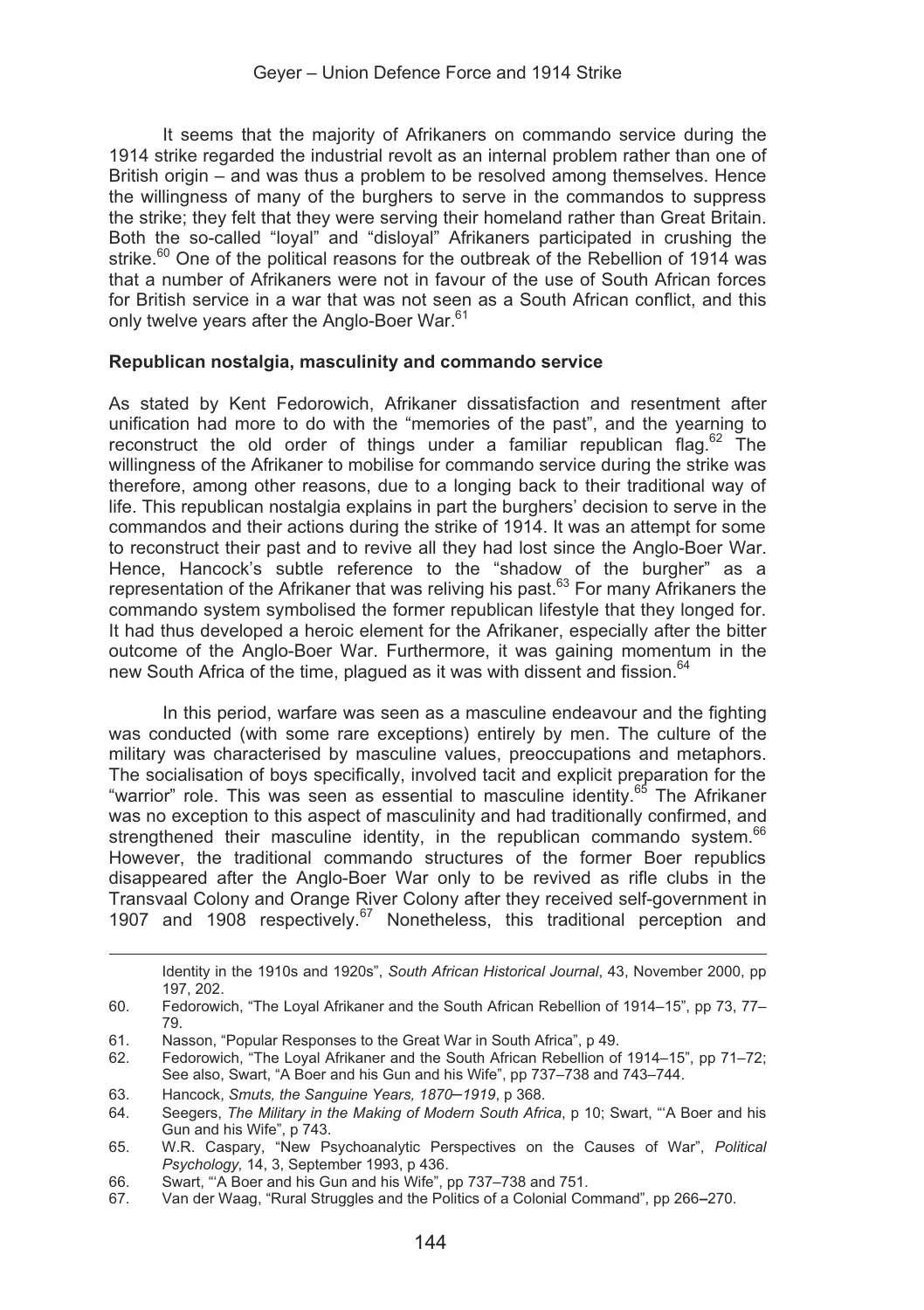expression of masculinity was part of a waning culture in a time driven by modernising influences. A new era was very soon to be introduced in South African military history.

Swart argues that the South African Defence Act of 1912, which introduced the Union Defence Force, with its strong British and modernising influences, threatened the gendered identity of the Boer male. She indicates that subsequent to the Anglo-Boer War, the 1914 Rebellion was the last opportunity, his last battle, for the Afrikaner to recover his threatened manhood in a modernising and industrialising society.<sup>68</sup> Similarly, the strike in January 1914 also presented the prospect of reinforcing a flagging Boer masculinity. When the commandos were commandeered for active service during the 1914 strike, many Afrikaners saw it as an opportunity to regain their threatened identity, which for them, was<br>characteristically encoded in the commando system.<sup>69</sup> According to Swart, the 1912 Defence Act "imposed modern training methods, uniforms, ranking systems, disciplinary codes and promotional norms" and all this "threatened the traditional identity of the Afrikaner".<sup>70</sup> However, when the commandos were deployed for service in January 1914 to quell the strike, very few of these new methods and regulations had been introduced in the Citizen Reserve Force and the Afrikaner commandos reverted back to the only military system that they were familiar with – the traditional commando system of the former Boer republics<sup>71</sup> that was later nurtured by General Botha as rifle clubs in the Transvaal.<sup>72</sup>

Their defeat in the Anglo-Boer War and the ensuing British dogmas humiliated and undermined the masculine identity of the Afrikaner as a warrior; he thus tried to revive his masculine identity by forming "rifle clubs" in the former Boer colonies.<sup>73</sup> The deployment of the traditional Boer military commando system during the strike of 1914 was thus an escape for "die Boer en sy perd" (the Boer and his horse) and a means of regaining his dignity. For a fleeting moment he saw himself and was seen as a mighty warrior; therefore the perception was created that he was yet again in control and significant. The "shadow of the 'mighty' burgher"74 had risen from the ashes of the Anglo-Boer War.

The Defence Act of 1912 and the mobilisation instructions of January 1914 made provision for young Afrikaner men, many of whom had not been old enough to serve in the Anglo-Boer War, to serve in the commandos at the time of the 1914 strike.<sup>75</sup> Here, again, Swart has provided some useful insights by explaining that many of the Afrikaners considered the tradition of commando service as a sort of

<sup>68.</sup> 68. Swart, "A Boer and his Gun and his Wife", pp 737–738, 751.

<sup>69.</sup> Geyer, "Die Eerste Operasionele Optrede van die Unieverdedigingsmag", pp 78–84.<br>70. Swart. "A Boer and his Gun and his Wife". p 737.

<sup>70.</sup> Swart, "A Boer and his Gun and his Wife", p 737.

<sup>71.</sup> DOD DOC C, DC2, Box 39, File 765/10/11, Telegram Major C.R. Burgess to all district staff officers, 10 January 1914; DOD DOK C: DC2, Box 39, File 765/10/10, Communication, Major C.R. Burgess – District staff officer Kroonstad, 9 January 1914; Geyer, "Die Eerste Operasionele Optrede van die Unieverdedigingsmag", pp 75–108; Tylden, "The Development of the Commando System in South Africa", pp 307–310; Pretorius, *Kommandolewe*, pp 28, 56, 82, 83.

<sup>72.</sup> Van der Waag, "Rural Struggles and the Politics of a Colonial Command", pp 266**–**270; Van der Waag, "Boer Generalship and the Politics of Command", pp 29.

<sup>73.</sup> Van der Waag, "Rural Struggles and the Politics of a Colonial Command", pp 266**–**270.

<sup>74.</sup> Hancock, *Smuts, the Sanguine Years, 1870*–*1919*, p 368.

<sup>75.</sup> *Government Gazette of the Union of South Africa*, Act No. 13 of 1912, pp 624, 626; DOD DOC C: SA Cit. Force, Box 97, File 7164A, Proclamation No. 10 of 1914 signed by Governor General Gladstone, 9 January 1914.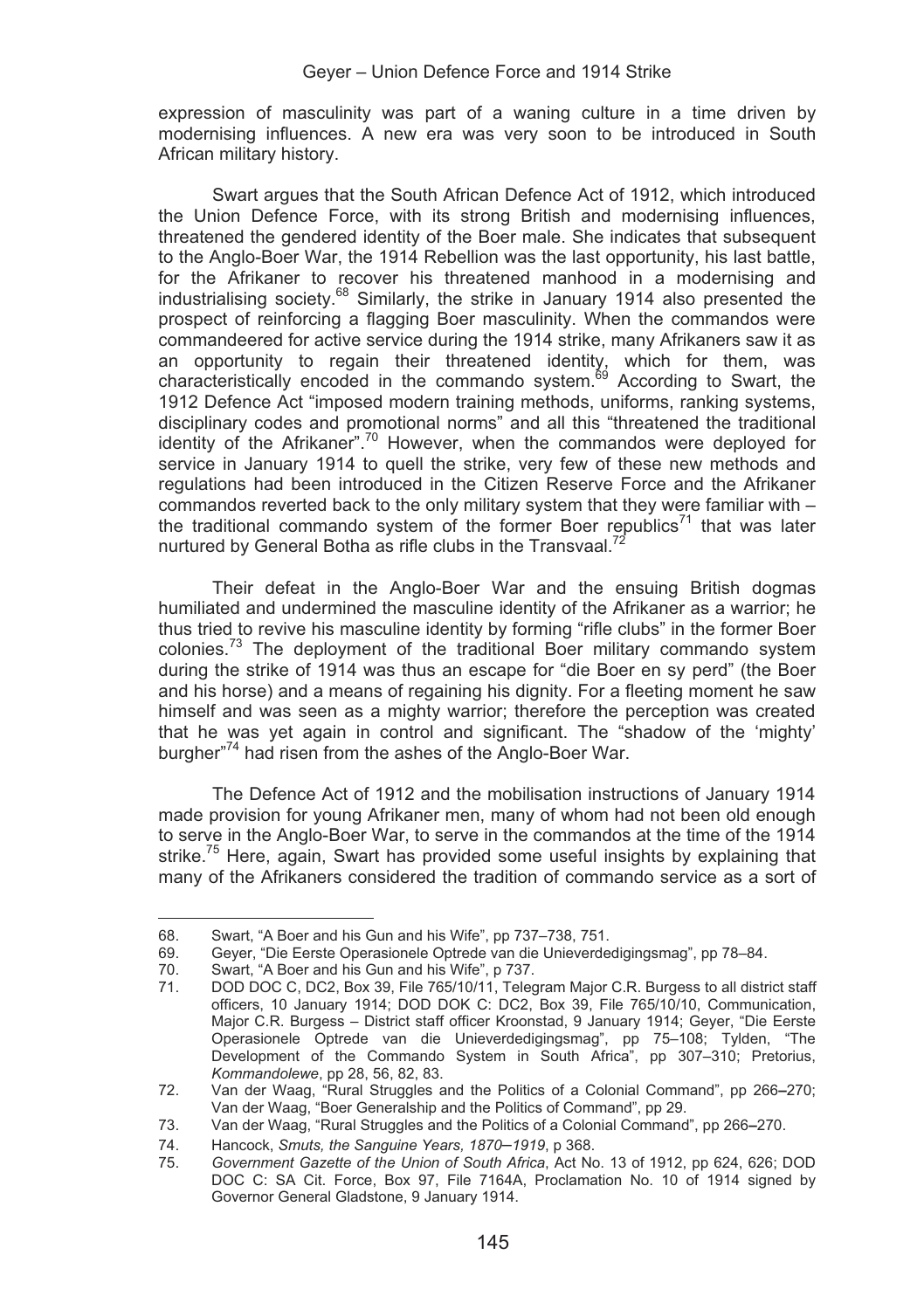"rite of passage to manhood", by which his social status would be measured.<sup>76</sup> To achieve his masculine identity, a boy had to identify with his father.<sup>77</sup> Commando service thus traditionally also represented the relationships in the patriarchal society of the Afrikaner.<sup>78</sup> Most probably young Afrikaner males adhered to the call-up during the strike because they yearned to be part of the traditional lifestyle of their grandfathers, fathers and brothers, which was forged in the commando.

## **Leadership**

According to W.R. Caspary, it has been generally concluded in history that most soldiers fight not out of aggressiveness, but obedience, and therefore obedience can be perceived as a response to trust in and devotion to leaders. Such obedience is usually focused on idealised and charismatic leaders with the power to command the service of their men.<sup>79</sup> As per Hermann Giliomee's conclusion, to quell the 1914 strike, Smuts had put his faith in the assistance of the men with whom he had fought in the Anglo-Boer War. He rightly states that "Rural" Afrikaners called up for commando duty, enthusiastically took up their weapons 'to shoot Englishmen' in Johannesburg".<sup>80</sup> Consequently, there were those in the Afrikaner community who heeded the call to mobilise for commando duty because of loyalty, reverence and obedience to not only Smuts, but also other generals such as Botha (then prime minister), the well-known and charismatic De la Rey, and Beyers, who was commandant general of the ACF.<sup>81</sup> These generals were the "new leadership"82 of the Anglo-Boer War "who had conducted the successful guerrilla campaign against the British".<sup>83</sup> This reflects the prevalence in the Afrikaner political psyche of the time where hero-worshiping, popularity and personality of leaders were critical in maintaining support. Loyalty to leaders took precedence over politics,<sup>84</sup> and was in the South African milieu characterised as "local rather than national loyalty".  $85$  It also strengthened the Afrikaner perception of the concept of a leader as a "father figure" – one in whom he could put his trust.<sup>86</sup> Lange notes that it is interesting that some of the very same generals who led the attack against the white workers in January 1914 also commanded the rebels later that same year. $87$ 

The commando system of January 1914 also retained the traditional ranking and leadership systems of the former Boer commandos, that is, commandants, field-cornets, assistant field-cornets and ordinary burghers. The

<sup>76.</sup> 76. Swart, "A Boer and his Gun and his Wife", p 738.<br>77. Caspary, "New Psychoanalytic Perspectives on the

<sup>77.</sup> Caspary, "New Psychoanalytic Perspectives on the Causes of War", pp 437–438.<br>78. Swart. "The Ontology of Leadership in the 1914 Boer Rebellion", p 13.

<sup>78.</sup> Swart, "The Ontology of Leadership in the 1914 Boer Rebellion", p 13.

<sup>79.</sup> Caspary, "New Psychoanalytic Perspectives on the Causes of War", p 423.<br>80. Giliomee *The Afrikaners* n 330.

<sup>80.</sup> Giliomee, *The Afrikaners*, p 330.

<sup>81.</sup> Uys, *South African Military Who's Who, 1452*–*1992,* p 18; and DOD DOC C: SA Cit. Force, Box 89, File 76/4, Document indicating Commandant General Beyers' particulars of service.

<sup>82.</sup> Van der Waag, "Boer Generalship and the Politics of Command", pp 35**–**42.

<sup>1.</sup> van der Waag, "Smuts's Generals: Towards a First Portrait of the South African High Command, 1912**–**1948", *War in History*, 18, 1, February 2011, p 53.

<sup>84.</sup> Van der Waag, "Smuts's Generals", p 39; Fedorowich, "The Loyal Afrikaner and the South African Rebellion of 1914–15", pp 90–94.

<sup>85.</sup> Van der Waag, "Rural Struggles and the Politics of a Colonial Command", p 255.<br>86. Caspary. "New Psychoanalytic Perspectives on the Causes of War". p 423: S

Caspary, "New Psychoanalytic Perspectives on the Causes of War", p 423; Swart, "The Ontology of Leadership in the 1914 Boer Rebellion", p 2.

<sup>87.</sup> L. Lange, *White, Poor and Angry: White Working Class Families in Johannesburg*  (Ashgate, Burlington, 2003), p 140.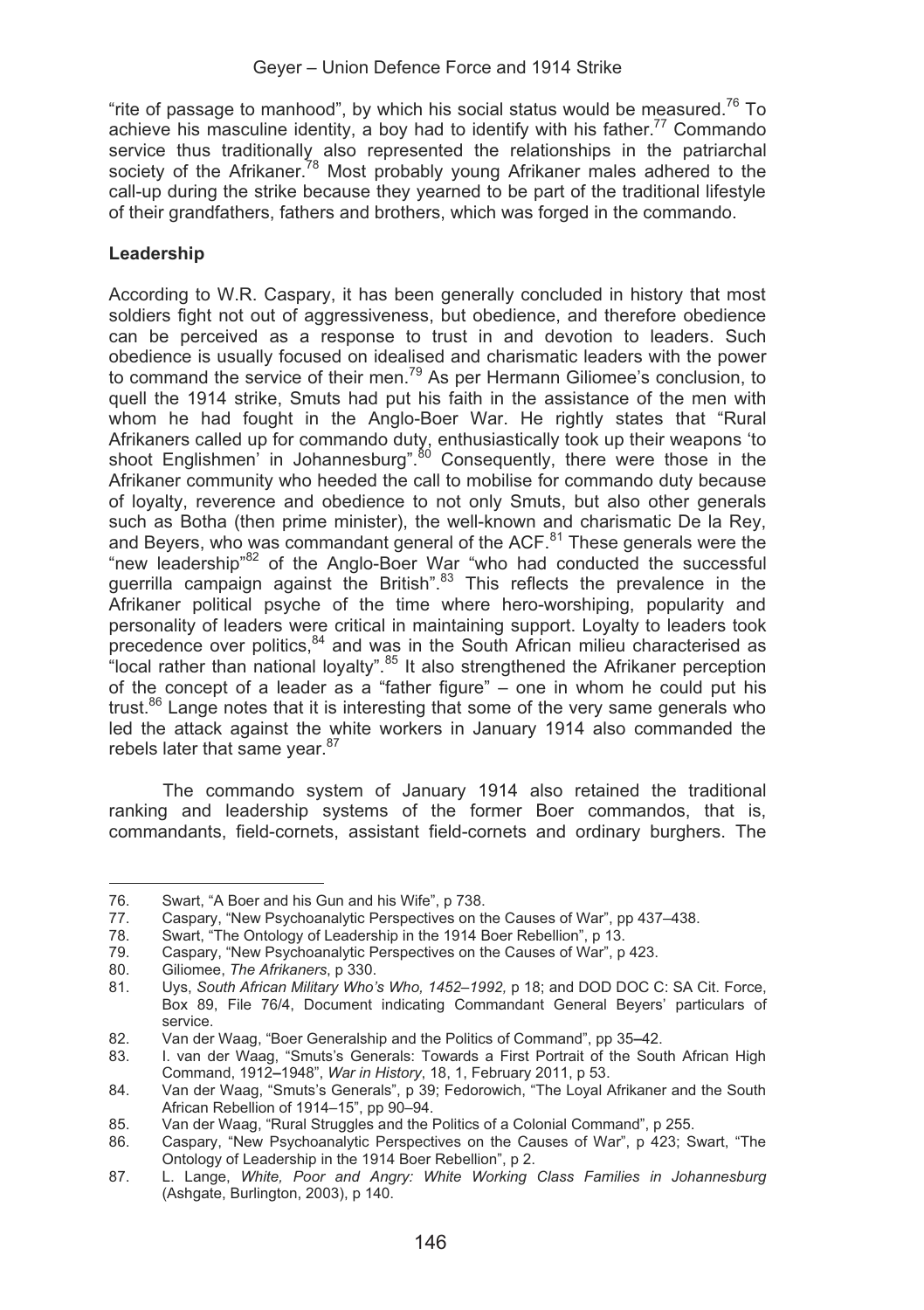burghers of 1914 were familiar with these military rankings.<sup>88</sup> During the strike, regions of unrest were divided into control areas and district officers of the Union Defence Force were appointed as military control officials. The burghers were not familiar with this new ranking system of appointed officials and some disillusioned burghers did not trust the new structure or the leaders appointed by the Botha government.<sup>89</sup> This inconsistency in the new defence force that was plagued by controversy evidently contributed to conflicting feelings among the burghers.

#### **Disempowering social and economic influences: white poverty**

White poverty was certainly one of the motivations that drove many of the burghers from mainly rural areas to mobilise for commando duty in January 1914. Prior and post the catastrophic Anglo-Boer War, many rural Afrikaners found themselves landless, needy and powerless due to the ongoing poor economy; devastating drought and pestilence; the exploitation of the capitalistic landowners; increasing use of black labour on farms; commercialisation; and outdated inheritance laws. They felt politically and economically marginalised in the new Union of South Africa and increasingly desperate due to the economic crisis in the period preceding 1914.<sup>90</sup>

Many "plattelanders" (peasant farmers in the countryside) and landless "bywoners" (sharecroppers) had found it impossible to support themselves economically in the period preceding 1914 and their dire circumstances forced destitute white farmers to migrate to the cities in search of work. The employment available was usually low-paid jobs in the mining industry.<sup>91</sup> In the post-unification period, many of the poor white Afrikaners in search of a new identity developed this in solidarity with white workers and their fight for better economic circumstances. For example, a Free State burgher named Terblance, $92$  refused to cross the Vaal River to serve in the Boksburg commando. He said that he was a working man and that he would not fire on other workers. He threw down his weapon and requested his commandant to grant him leave, which was subsequently refused, so he simply returned to his home on his own.<sup>93</sup> It is therefore apparent that one of the reasons for neglecting commando duty was sympathy for the cause of the (mainly foreign nationals) strikers.

<sup>-</sup>88. DOD DOC C: DC2, Box 168, File 2/7164, Correspondence, Under Secretary of Defence about pay and allowances of burghers on commando, 1914; DOD DOC C: SAMR, Box 1084, File 215/4/3, Under Secretary of Defence – District control officer Pretoria, 20 January 1914; NASA: SAP, Volume 130, File S49, Police Commissioner – Defence Force commandos re recognition of services, January 1914.

<sup>89.</sup> DOD DOC C: DC2, Box 39, File 765/10/13, Under Secretary of Defence – District staff officer, Military district No. 13, January 1914; Jacobs, "Die Rol van die Unieverdedigingsmag in die Onderdrukking van die Nywerheidsonluste", pp 7–8; the C.J. Jacobs article is also published in *Militaria,* 18, 4, 1988, see p 50; Ploeger, "Hoofstukke uit die Voor-en Vroeë Geskiedenis van die SAW", pp 33–34.

<sup>90.</sup> Oberholster, "Die Randse Staking van 1922", pp 42–43; Giliomee, *The Afrikaners*, pp 315– 323; Lange, *White, Poor and Angry*, p 135; Krikler, *The Rand Revolt*, p 27.

<sup>91.</sup> Lange, *White, Poor and Angry*, p 135; Krikler, *The Rand Revolt,* p 27; Swart, "The 1914 Rebellion and the Politics of Poverty", pp 161–162, 167; Giliomee, *The Afrikaners*, pp 321– 323 and 330; E. van Heyningen, *The Concentration Camps of the Anglo-Boer War* (Jacana Media, Auckland Park, 2013), pp 6, 23, and 321–323; Grundlingh and Swart, *Radelose Rebellie?*, p 26.

<sup>92.</sup> Spelling in accordance with original source.<br>93. DOD DOC C. SA Cit. Force, Box 59, File

<sup>93.</sup> DOD DOC C, SA Cit. Force, Box 59, File 765/12, Commandant General C.F. Beyers – Secretary of Defence, 24 June 1914. No further information about the incident could be traced.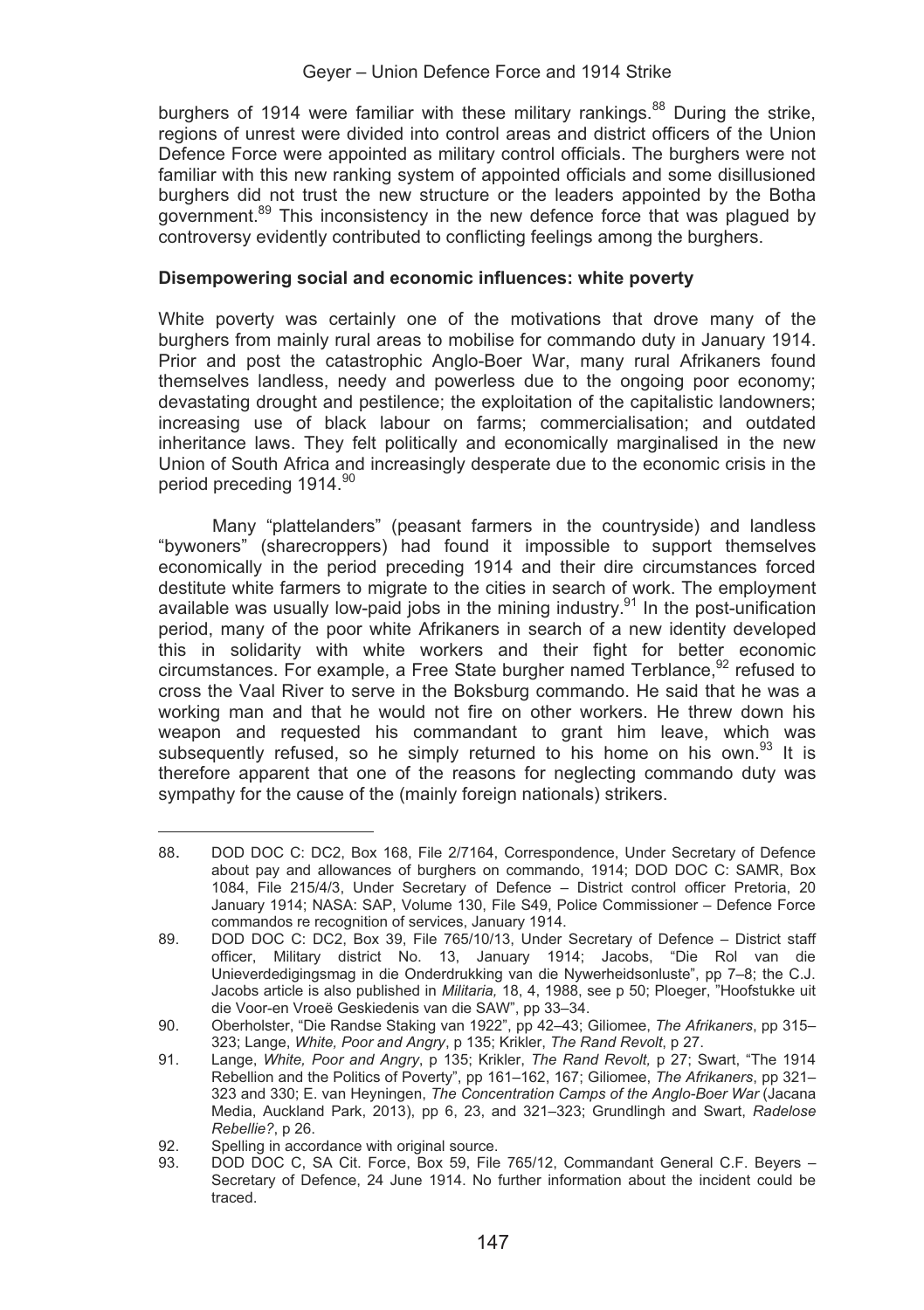The underlying feeling of personal ineptitude and increasing fear can easily strengthen and distort feelings of political powerlessness stimulated by negative experiences in the political system.<sup>94</sup> The political philosophy and modernising influences of the new Botha government threatened not only the identity, but also the lifestyle of numerous nationalistic and anti-capitalistic Afrikaners. Many poor Afrikaners opposed the changes in their traditional way of life and therefore served in the commandos during the 1914 strike in an attempt not only to relive their bygone identity but also to be rewarded financially for their commando service.<sup>95</sup> As quoted by Swart, O'Conner concludes that many of the discouraged poor burghers envisioned the former republican lifestyle which the government provided for them and their families. $96$  It was an opportunity for many of the needy and desperate white burghers to earn an income.

The terms of the Defence Act of 1912 provided for the payment of a daily wage; this was paid after demobilisation. However, several members of the commandos requested advances on their wages and the military authorities provided for a significant number of needy families while the men were on commando. This is an indication of the desperate economic need in the white Afrikaner community of the time. After demobilisation, the military discontinued the financial contributions and supplies provided to the poor families. $97$  These Afrikaners felt that the government was yet again abandoning them. Many of the indigent and landless burghers who assisted with the suppression of the strike were also fiercely anti-capitalistic.<sup>98</sup> It appears, therefore, that some of the impoverished burghers who heeded the instruction to mobilise did so not because of patriotism, nationalism, nostalgia or loyalty to the former Boer generals, but for sheer economic survival. Later that same year, many of these burghers joined the rebellion against the government.<sup>99</sup>

As previously mentioned, a number of burghers did not adhere to the call to mobilise during the 1914 strike.<sup>100</sup> The military district officers recorded the number and names of those who failed to join their commandos and the reasons why they neglected to carry out their duty. Most cases of desertion (224 cases) occurred in military district eight, an area that included Boksburg, Johannesburg, Germiston and Krugersdorp in the Transvaal.<sup>101</sup> The deserters from these urban areas were most probably part of, or sympathetic towards, the striking workers. It appears that a number of commando members were poor white Afrikaner workers that supported the cause of the white working class and were strikers themselves. This is evident in the fact that the white Afrikaner was now part of the working

 $Q\Delta$ 94. Caspary, "New Psychoanalytic Perspectives on the Causes of War", p 426.<br>95. Nasson. "Popular Responses to the Great War in South Africa", p 52: Sy

<sup>95.</sup> Nasson, "Popular Responses to the Great War in South Africa", p 52; Swart, "The 1914 Rebellion and the Politics of Poverty", pp 171–173; Swart, "'A Boer and his Gun and his Wife", p 741.

<sup>96.</sup> Swart, "The 1914 Rebellion and the Politics of Poverty", p 174.<br>97. DOD DOC C: DC2, Box 168, File 2/7164, Correspondence

DOD DOC C: DC2, Box 168, File 2/7164, Correspondence, Under Secretary of Defence about pay and allowances of burghers on commando, 1914; DOD DOC C: SAMR, Box 1084, File 215/4/3, Under Secretary of Defence – District control officer Pretoria, 20 January 1914.

<sup>98.</sup> Swart, "The 1914 Rebellion and the Politics of Poverty", pp 170–172.<br>99. Grundlingh and Swart. Radelose Rebellie?. pp 23–32.

<sup>99.</sup> Grundlingh and Swart, *Radelose Rebellie?*, pp 23–32.

<sup>100.</sup> DOD DOC C, SA Cit. Force, Box 59, File 765, Letter Major C.R. Burgess – District staff officer No. 9 military district, 12 February 1914.

<sup>101.</sup> DOD DOC C, SA Cit. Force, Box 59, File 765/12/11, Reports from district staff officers, Prosecution of citizens who failed to comply with proclamation calling out forces, 12 February 1914.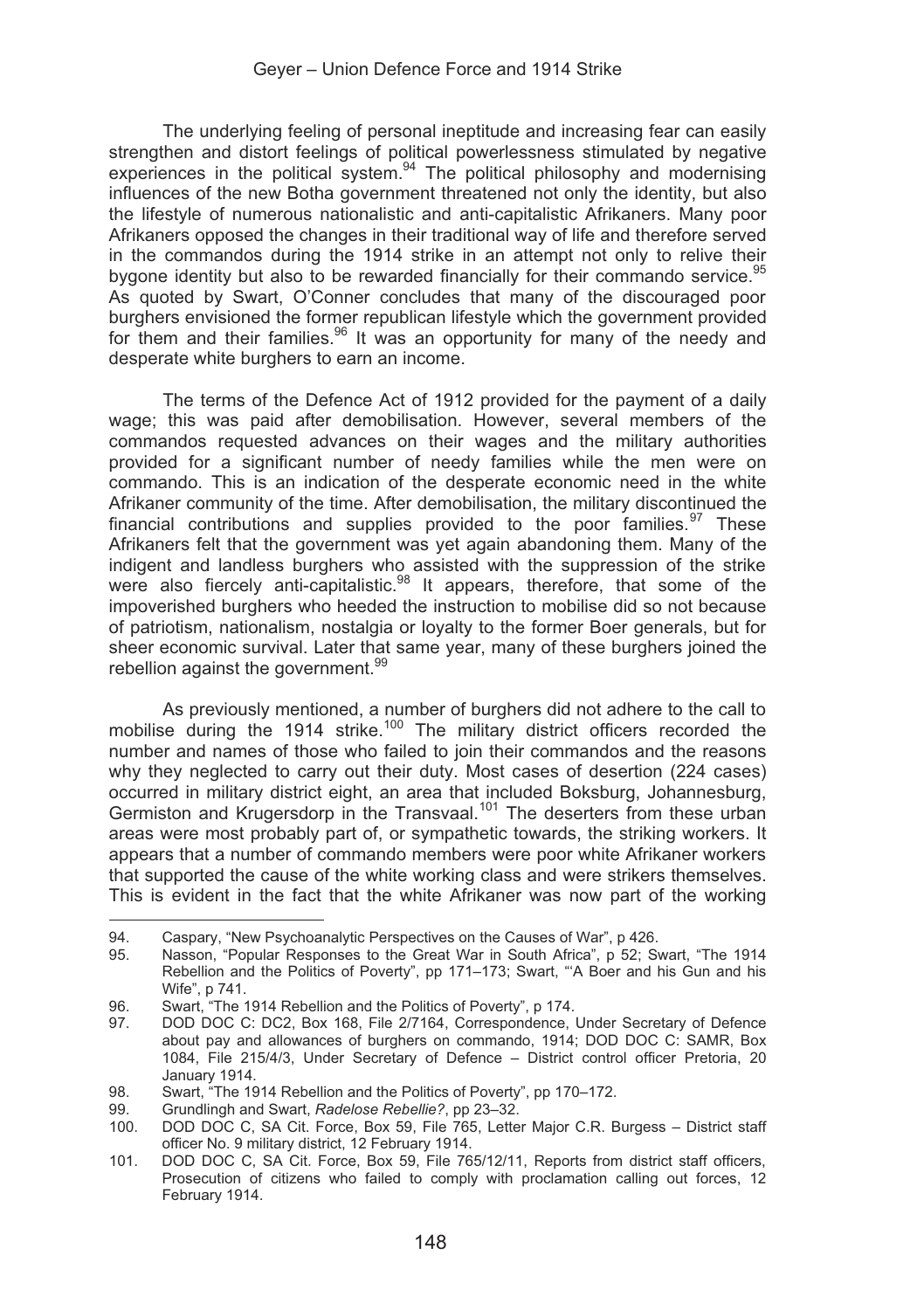#### Geyer – Union Defence Force and 1914 Strike

force in a changing and industrialising society. Due to his ongoing political and economic alienation, the poor Afrikaner in the city did not promise his loyalty to any of the political parties, but increasingly joined workers unions in order to protect his interests in the workplace.<sup>102</sup> Marwick summarises the social tendency by which some underprivileged members of society participated in the crushing of uprisings in the following way: "… there is greater participation on the part of larger, underprivileged groups in society, who tend correspondingly to benefit, or at least to develop a new self-consciousness."103

The 1914 strike worsened the dismal economic situation in South Africa and most of the Afrikaners who took part in the rebellion later that year were from the poor white community.104 A connection between the participation of the poor white "plattelandse" Afrikaner in the commandos during the strike of 1914, and their later involvement and actions in the 1914 Rebellion can therefore be observed.

#### **Conclusion**

The motives for the participation of the ordinary burghers in the suppression of the 1914 strike are as many as they are varied. The legal compulsion to render military service was one of the basic reasons why so many of the Afrikaansspeaking burghers adhered to the call-up instructions. The changing nature of the society of the day as experienced by the ordinary burgher on commando are illuminated by specific factors such as ideological differences, Afrikaner identity, nationalism, republican nostalgia, commandos and masculinity, leadership and white poverty.<sup>105</sup> Commandos were the expression of their identity as Afrikaners.<sup>106</sup> Some of the Afrikaners also considered the suppression of the strike as an opportunity to take revenge on the British, mainly because of the bitter memories of the Anglo-Boer War.<sup>107</sup>

The military experience of the burghers on commando that participated in the 1914 strike did not differ fundamentality from those of the former Boer republics. However, the modernising influences of the Defence Act of 1912 driven by Smuts did introduce a few changes, although the fledgling defence force was not able to introduce many of these changes by January 1914. The deployment of the commandos during the 1914 strike marked the end of the use of the Boer commando system in its traditional style by the Union Defence Force.<sup>108</sup> The

 $102$ 102. Giliomee, *The Afrikaners*, pp 324–325.

<sup>103.</sup> A. Marwick, *War and Social Change in the Twentieth Century: A Comparative Study of Britain, Germany, Russia and the United States* (Macmillan, London, 1974), pp 12–13.

<sup>104.</sup> Swart, "The 1914 Rebellion and the Politics of Poverty", pp 161, 174.<br>105. Giliomee. The Afrikaners. p 330: Fedorowich. "The Loval Afrikaner.

<sup>105.</sup> Giliomee, *The Afrikaners*, p 330; Fedorowich, "The Loyal Afrikaner and the South African Rebellion of 1914–1915", pp 90–94; Swart, "'The 1914 Rebellion and the Politics of Poverty", pp 161–162 and 167; Grundlingh and Swart, *Radelose Rebellie?* pp 23–41; Geyer, "Die Eerste Operasionele Optrede van die Unieverdedigingsmag, pp 69–75; *Government Gazette of the Union of South Africa*, Act No. 13 of 1912, Article 79, pp 664– 665.

<sup>106.</sup> Lambert, "Britishness, South Africanism and the First World War", pp 285–288.

<sup>107.</sup> Fedorowich, "The Loyal Afrikaner and the South African Rebellion of 1914–1915"*,* pp 71– 72; Grimbeek, "Die Totstandkoming van die Unieverdedigingsmag", p 330.

<sup>108.</sup> The government deployed mainly Afrikaans-speaking ACF members to crush the 1914 Rebellion. The Union Defence Force also deployed commandos during the 1922 strike but the modified British influence on the military was already substantive. See for example, Giliomee, *The Afrikaners,* p 382; Ploeger, "Op Brandwag: Drie Eeue Militêre Geskiedenis", pp 28–29.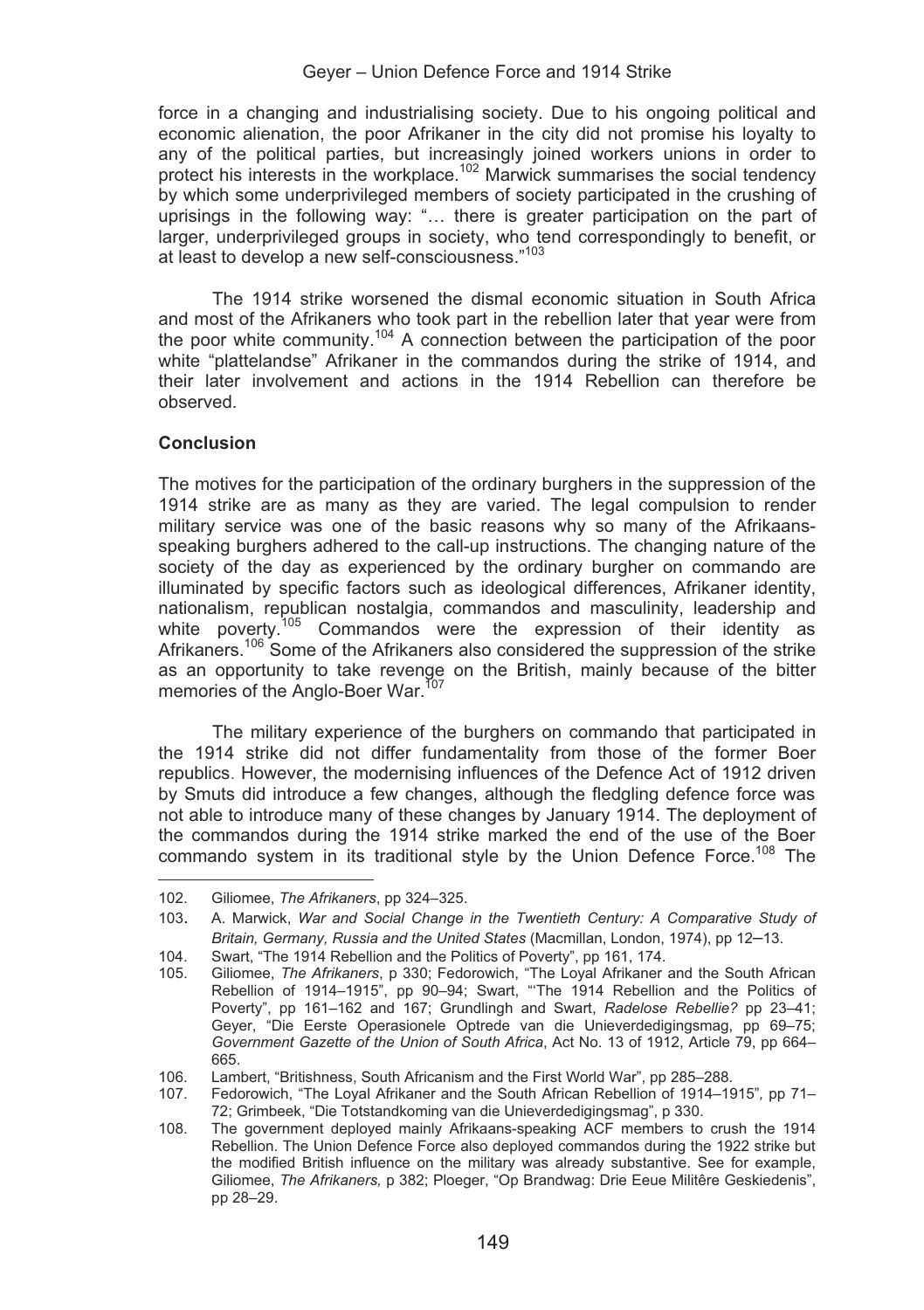modified British and colonial influences on the UDF and its Citizen Force Reserve commandos increased with time and some Afrikaners felt deprived of their traditional customs and way of life.109 The colonial and British links to the UDF would be transformed by the policies of F.C. Erasmus (then minister of defence) after the National Party came into power in 1948.<sup>110</sup> Although the traditional military commando system of the Afrikaner was deployed briefly by the Union Defence Force to quell the 1914 strike, it formed part of a vanishing lifestyle and culture that was destined to be replaced by the modernising military systems of the twentieth century. It was the dawning of a new era in the military history of South Africa, but the haunting spirit of the "shadow of the burgher" still lingered in the minds and hearts of many disillusioned Afrikaners. Therefore, in September/ October 1914, many of these frustrated Afrikaners joined the rebellion against the government.

## **Abstract**

In January 1914 a general industrial strike took place in the Union of South Africa, which resulted in unrest in the Witwatersrand area. Subsequently the fledgling Union Defence Force, for the first time since its inception in 1912, was called upon operationally by the government to suppress the strike. Because the Defence Force was still in a transformational and integration phase, the Permanent Force was not yet ready to quash the strike on its own, and therefore the commandos of the Citizen Force Reserve were commandeered for service. The traditional commando system of the former Boer republics and of the Transvaal Colony and Orange River Colony were thus briefly revived to quell the 1914 strike, albeit in a new and multifaceted South African milieu. This article focuses on conflict and society and emphasises important social military historiographical aspects in South Africa that have been neglected in the past. It illuminates the *zeitgeist* and character of Afrikaner society of the day by focusing specifically on the social dynamics and the experience of the "burghers" on commando that participated in the crushing of the strike. Theoretical concepts such as ideological differences, nationalism, leadership, commando and Afrikaner identity, masculinity, nostalgia and white poverty elucidate these experiences and perceptions.

**Key words:** Military history; Union Defence Force; 1914 strike; 1914 Rebellion; commando, masculinity; nationalism; nostalgia; white poverty.

### **Opsomming**

In Januarie 1914 het 'n algehele industriële staking in die Unie van Suid-Afrika uitgebreek wat tot onrus in die Witwatersrand area gelei het. Gevolglik is die Unieverdedigingsmag (UVM) vir die eerste keer sedert sy ontstaan in 1912, operasioneel deur die regering aangewend om die staking te onderdruk. Die UVM was egter midde in 'n organisasie- en integrasieproses en gevolglik was die Staande Mag nog nie gereed om die staking op sy eie te onderdruk nie. Die UVM moes dus noodgedwonge die kommando's van die Burgermagreserwes vir diens opkommandeer. Die tradisionele kommandostelsel van die voormalige Boererepublieke asook die Transvaal- en Oranjerivier-kolonies sou dus vlugtig met

 $109$ 109. Van der Waag, "Smuts's Generals", pp 60**–**61; Grimbeek, "Die Totstandkoming van die Unieverdedigingsmag", p 330.

<sup>110.</sup> Van der Waag, "Smuts's Generals", pp 60**–**61; D. Visser, "British Influence on Military Training and Education in South Africa: The Case of the South African Military Academy and its Predecessors", *South African Historical Journal,* 46, May 2002, pp 74–76.